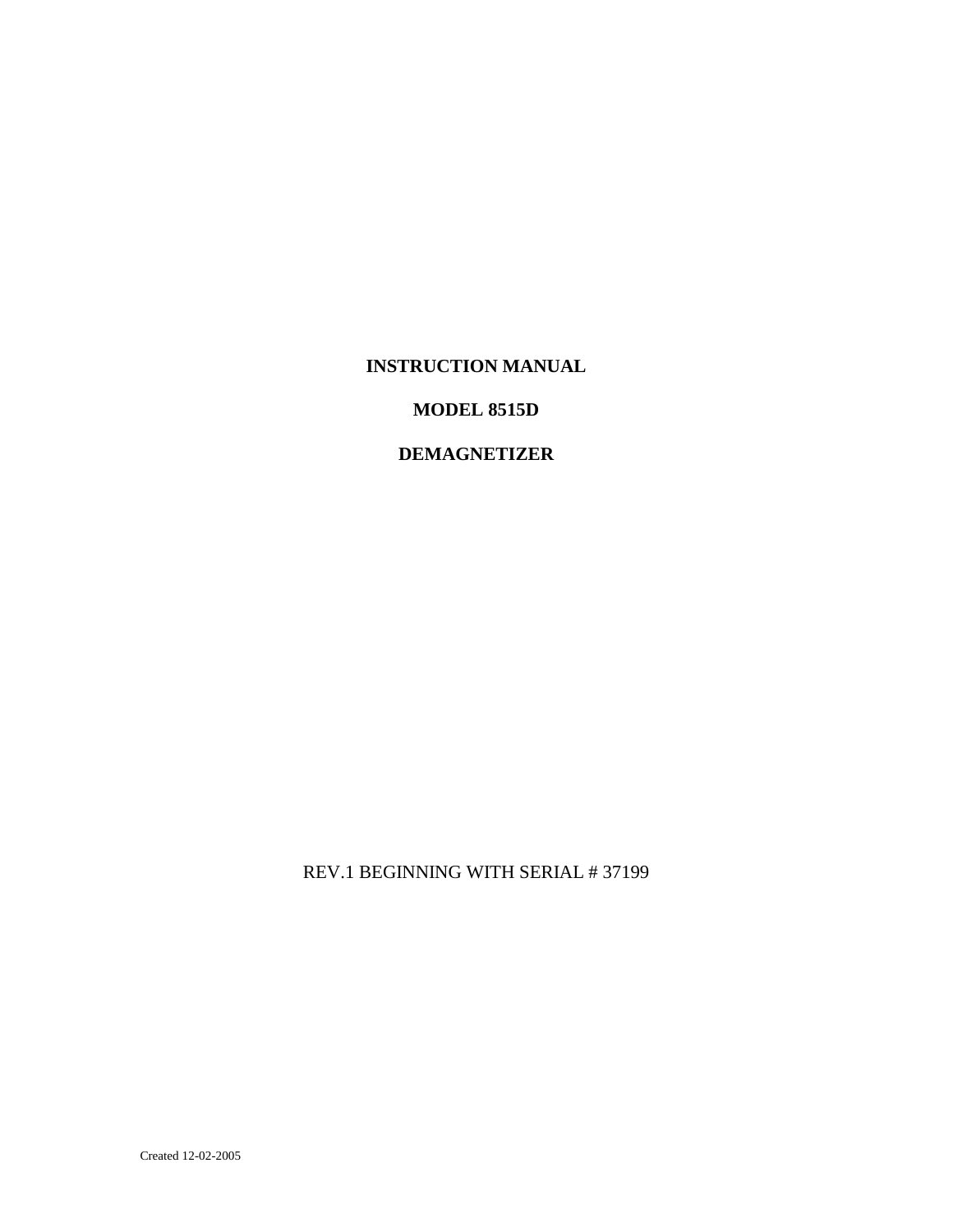## **IMPORTANT**

THE FIXTURE MUST BE CONNECTED BEFORE TURNING ON THE DEMAGNETIZER. THE DEMAGNETIZER WILL NOT FUNCTION UNLESS A FIXTURE IS PROPERLY CONNECTED.

BEFORE FIRST USE, INSPECT THE MACHINE AND DEMAGNETIZING FIXTURE CAREFULLY FOR ANY SIGNS OF SHIPPING DAMAGE. IF DAMAGE IS EVIDENT NOTIFY THE CARRIER AND MAGNETIC INSTRUMENTATION, INC. IMMEDIATELY.

SERVICE AND MAINTENANCE OF THIS EQUIPMENT REQUIRES TRAINED PERSONNEL.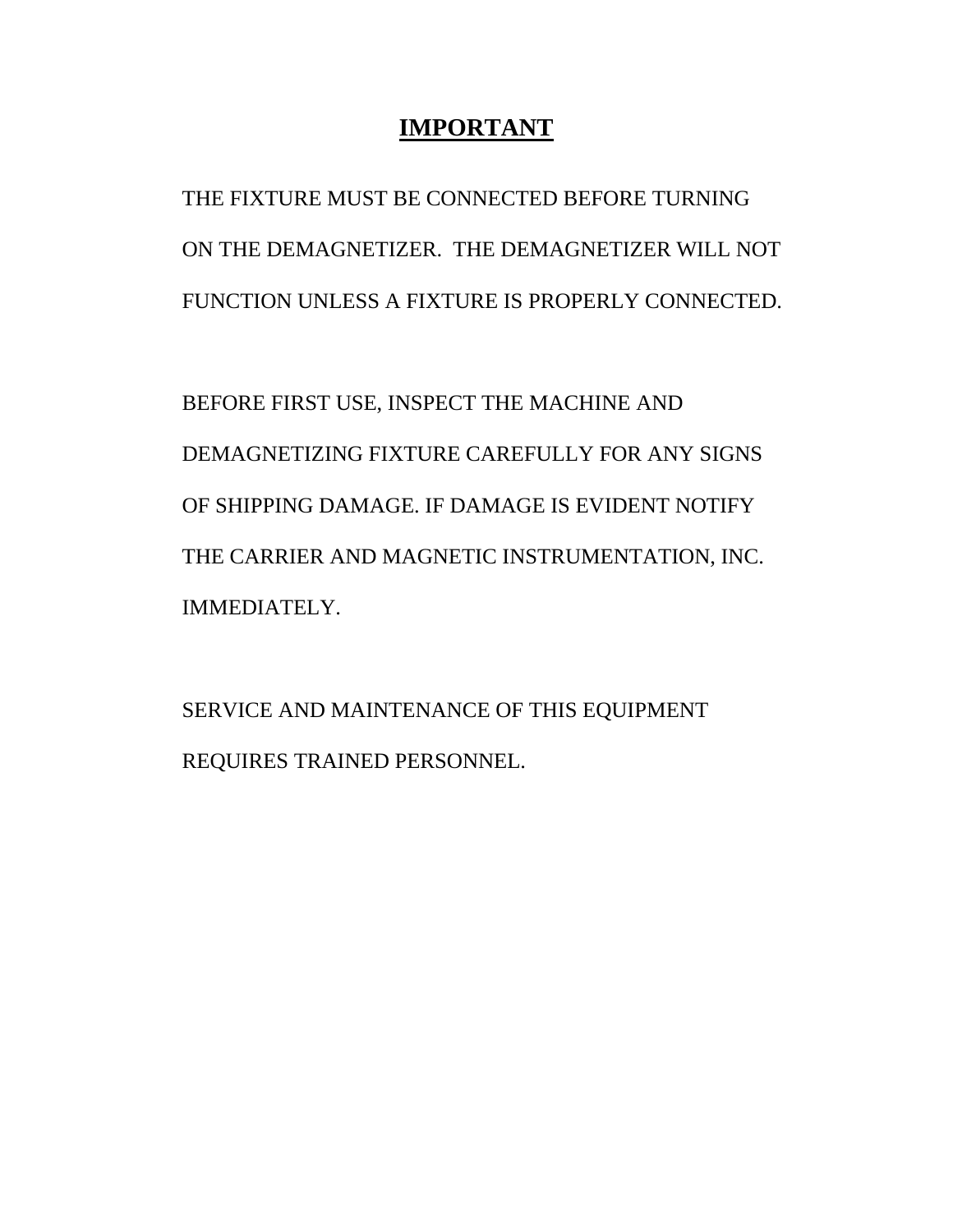## **TABLE OF CONTENTS**

| <b>I. GENERAL DESCRIPTION</b>              | 1                       |
|--------------------------------------------|-------------------------|
| <b>II. ELECTRONICS CABINET</b>             | $\mathbf{2}$            |
| A. Specifications                          | $\boldsymbol{2}$        |
| <b>B. Front Panel Components</b>           | 2                       |
| <b>C. Rear Panel Components</b>            | $\overline{\mathbf{4}}$ |
| <b>D.</b> Connections                      | $\overline{\mathbf{4}}$ |
| <b>III. SET UP INSTRUCTIONS</b>            | 6                       |
| IV. BASIC DEMAGNETIZER CIRCUIT DESCRIPTION | $\overline{7}$          |
| A. Capacitor Charging Circuit              | 7                       |
| <b>B. Discharge Circuit</b>                | 7                       |
| <b>V. TECHNICAL DESCRIPTION</b>            | 8                       |
| <b>VI. DEMAGNETIZING FIXTURE</b>           | 13                      |
| <b>VII. SERVICE AND MAINTENANCE</b>        | 14                      |
| <b>A. General Instructions</b>             | 14                      |
| <b>B.</b> Test Equipment                   | 14                      |
| <b>C. Panel Removal</b>                    | 14                      |
| D. Adjustments                             | 15                      |
| <b>E. Trouble Shooting</b>                 | 15                      |
| <b>VIII. REPLACEMENT PARTS</b>             | 16                      |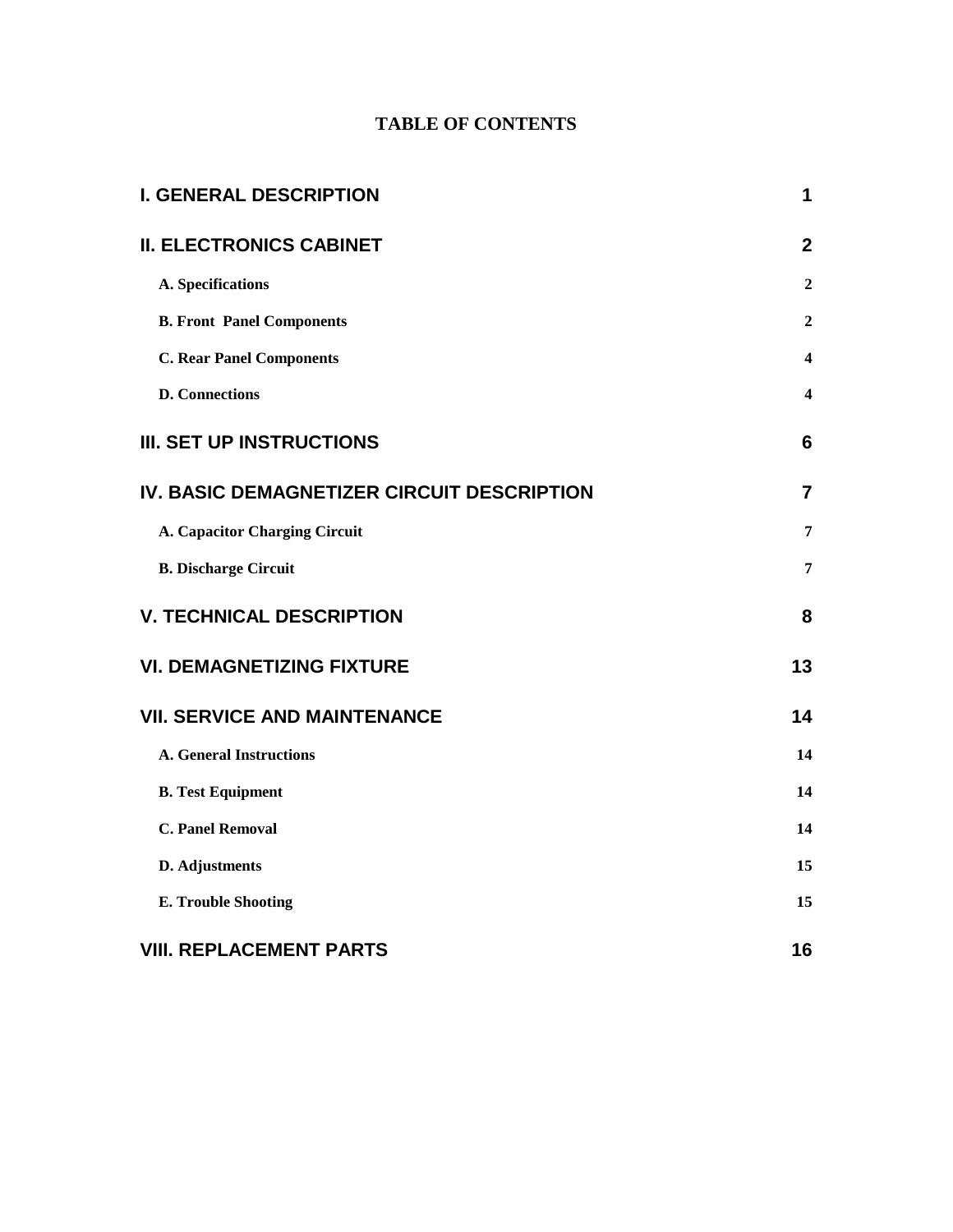# **I. GENERAL DESCRIPTION**

The Model 8515D is a high voltage, capacitive discharge-type ringing demagnetizer capable of processing all alnico, ferrite, and rare earth magnetic materials. The Model 8515D is easily adapted to a wide variety of production and laboratory requirements.

A modern, solid state electronics control circuit makes this demagnetizer a highly reliable, low maintenance unit. The electronic voltage control circuit prevents the unit from being discharged before the preset energy level has been reached, thereby preventing incomplete demagnetization.

The Model 8515D, with all electronic circuitry and capacitors enclosed in a metal cabinet, is also designed for maximum operator safety when used with Magnetic Instrumentation, Inc. Demagnetizing Fixtures.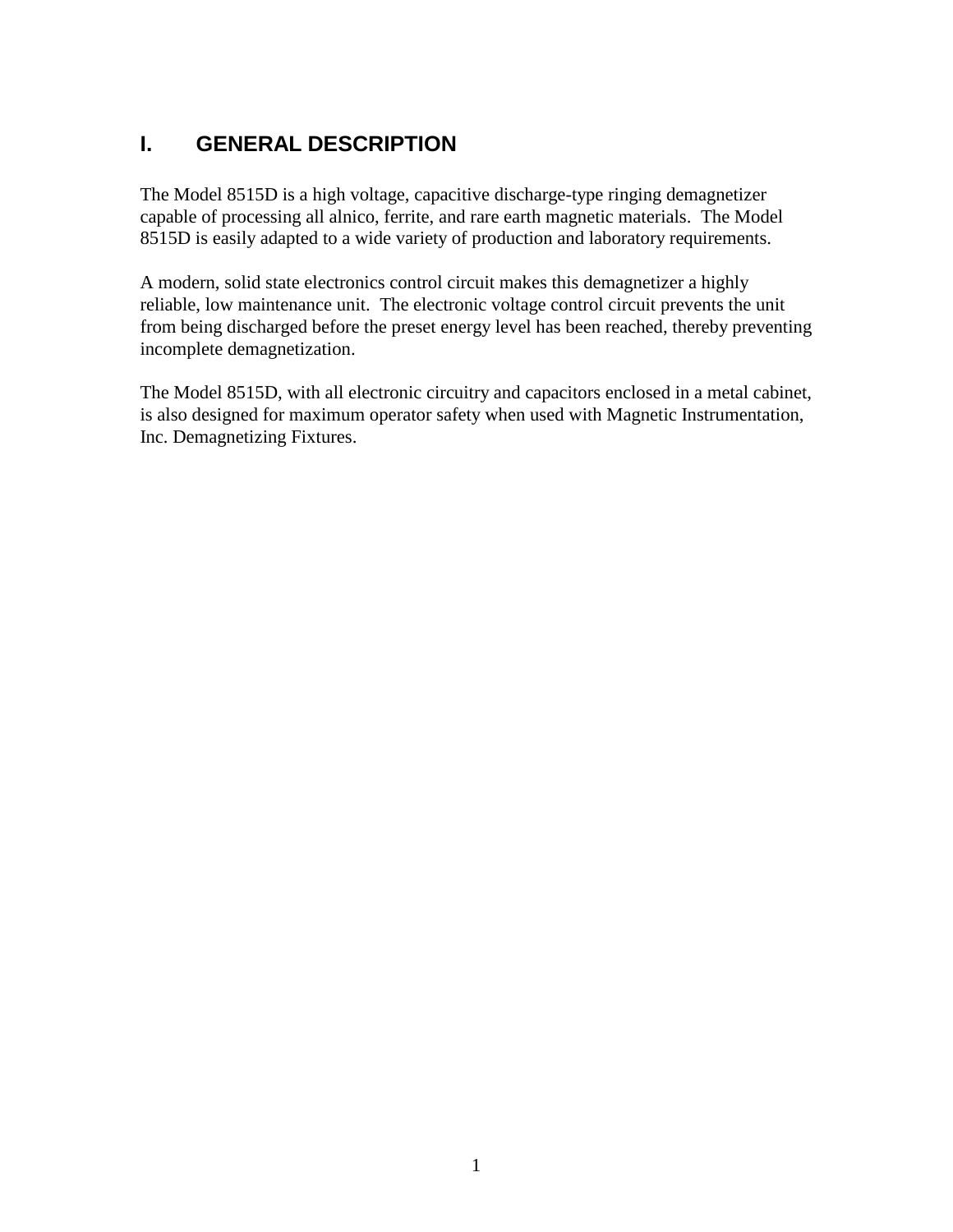# **II. ELECTRONICS CABINET**

### *A. Specifications*

| Demagnetizing Current      | Maximum rated output current<br>$5,000$ Amps                                                                                                                                                                                                                                                 |
|----------------------------|----------------------------------------------------------------------------------------------------------------------------------------------------------------------------------------------------------------------------------------------------------------------------------------------|
| <b>Stored Energy</b>       | 550 Joules (600 Micro-Farads at<br>1,350 Volts)                                                                                                                                                                                                                                              |
| <b>Output Voltage</b>      | 0 Volts to 1350 Volts (set by user)<br>Note: The maximum voltage may have been limited<br>to less than 1350 Volts to prevent damage to the<br>Demagnetizing Fixture or the Machine.<br>Contact Magnetic Instrumentation, Inc. before<br>attempting to alter the factory set maximum voltage. |
| Power Input                | 115 Volts 50/60 Hz<br>15Amps                                                                                                                                                                                                                                                                 |
| <b>Physical Dimensions</b> | 160 lb.s. H 19.5" X W 20.5" X D 24"<br>(Not including Demagnetizing Fixture)                                                                                                                                                                                                                 |

## *B. Front Panel Components*

#### **Power ON-OFF Switch**

The switch is used to turn power on and off to all electronics in the machine. The switch is capable of being "Locked-Out" by service or maintenance personnel to prevent accidental turn-on.

#### **Fan**

The fan provides cooling for all of the internal circuitry. The filter may be cleaned with water if necessary to provide unrestricted air flow through the cabinet.

#### **Fuse**

The ¼ Amp Slo-Blo fuse protects the control circuitry and low voltage power supply on the rear panel 10 pin connector.

#### **Panel Meter**

The panel meter is a 0 to 2KV analog meter. It continuously monitors the voltage of the energy storage capacitor bank.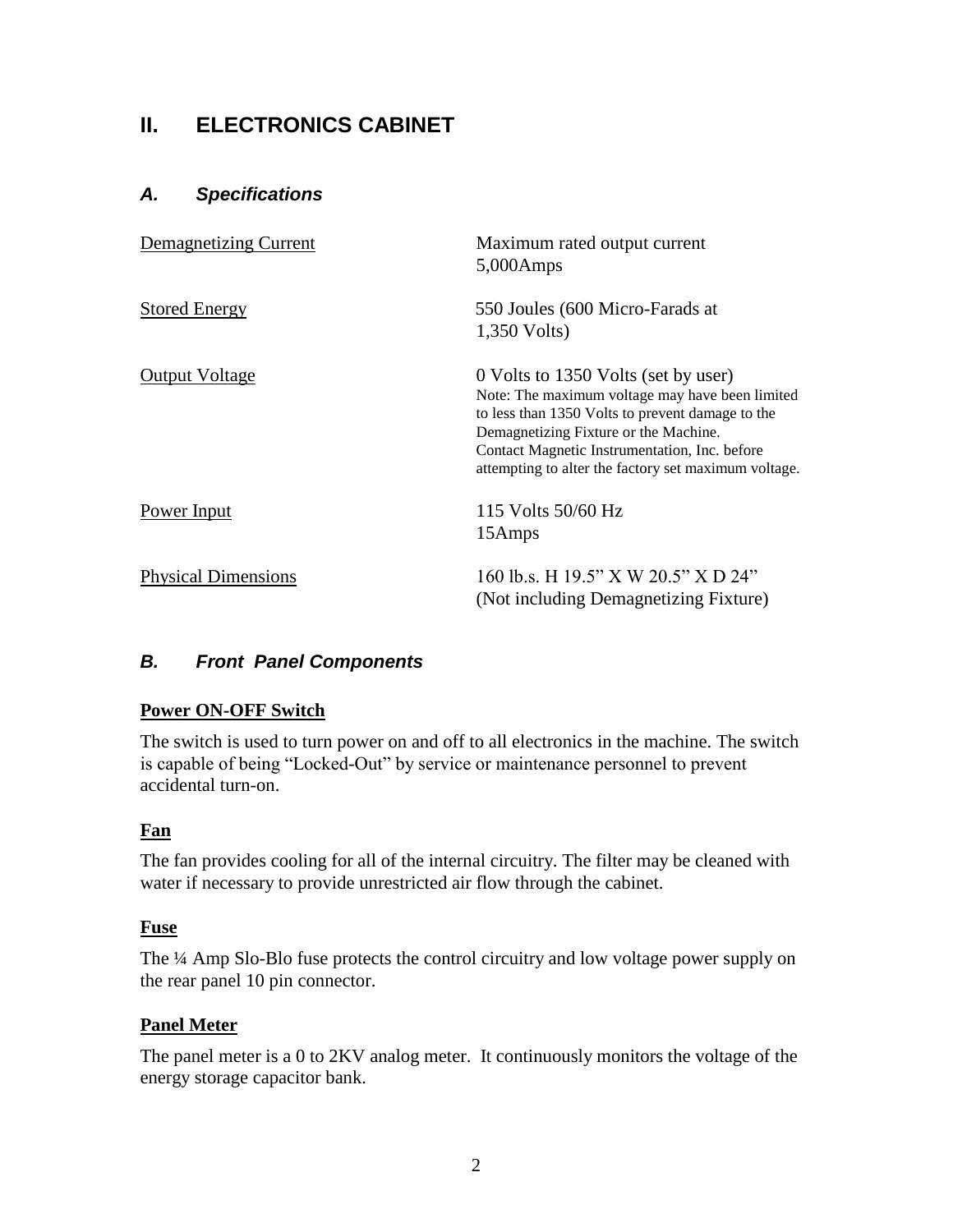### **Voltage Control**

The potentiometer is used to control the voltage to which the energy storage capacitor bank is charged. Voltage may be increased by turning the knob clockwise. Voltage may be decreased by turning off the power-on switch or by initiating the demagnetize function, thereby discharging the capacitor bank through the fixture. NOTE: When initially setting the voltage it is best to start with the voltage control knob at minimum and slowly adjust this control clockwise so as not to overshoot the desired level.

### **Lights / Push-Button Switches (Charge and Demagnetize)**

The lights act as ready indicators. If the blue light is illuminated, it indicates that the demagnetizer is ready-to-charge. If the green light is illuminated, it indicates the demagnetizer is at the preset voltage and is ready-to-discharge. The lights also act as push-buttons and provide a means of initiating the desired function. The Charge light / push-button is active only when the demagnetizer is ready-to-charge, as indicated by the blue light. The Demagnetize light / push-button is active only when the demagnetizer is ready-to- discharge, as indicated by the green light.

### **Function Select Switch**

### **Manual (Center Position)**

In this mode of operation a manual initiation of the Charge and Demagnetize functions is required. Press the Charge light / push-button when the blue ready-to-charge light is on. The demagnetizer will charge to the preset voltage level, as set by the Voltage Control knob, and turn on the green ready-to-demagnetize light while maintaining the desired charge level. Voltage may be increased by turning the Voltage Control knob clockwise, or the demagnetizer may be discharged by pressing the Demagnetize light / push-button, provided the green ready-to-demagnetize light is illuminated.

### **Auto Demagnetize (Left Position)**

In this mode of operation the charge function must be initiated by pressing the Charge light / push-button. Upon reaching the preset voltage level the demagnetizer will automatically discharge.

### **Auto Charge (Right Position)**

In this mode of operation the demagnetizer will automatically charge to the preset voltage level and maintain this level until the Demagnetize light / push-button is pressed. After a short period of "off time" the demagnetizer will recharge automatically and be ready for the next cycle.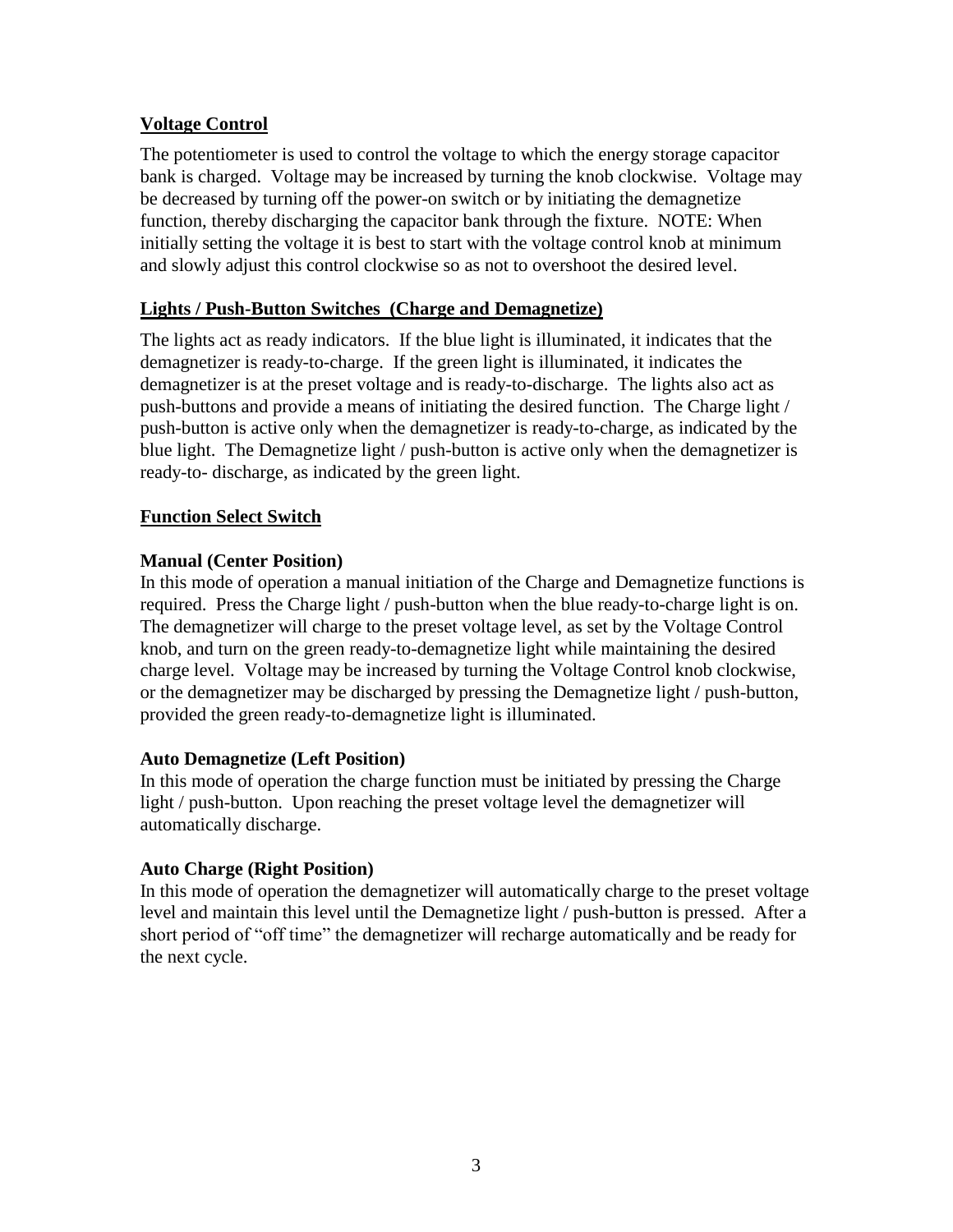## *C. Rear Panel Components*

### **Power Cord**

The power cord has a standard 15 Amp molded plug that will fit into any standard 115VAC outlet.

### **Fuse**

The 15 Amp Slo-Blo fuse protects the charging circuit and all major components of the Demagnetizer.

#### **10 Pin Input / Output Connector**

The 10 pin connector allows the Demagnetizer to be operated from a remote location. It is ideally suited to interface with external relays or an OPTO Rack. See page 5 for an explanation of its functions

#### **Maximum Cycle Rate Adjustment**

The locking potentiometer located on the rear of the Demagnetizer Control Chassis is only accessible by removal of the louvered rear panel on the machine. It controls an internal timing circuit to prevent the Demagnetizer from being operated faster than the Maximum Suggested Cycle Rate for the Demagnetizing Fixture (See: Fixture Conformance Tag on the Demagnetizing Fixture). It is adjustable from approx. 1 to 30 sec. **IMPORTANT: This adjustment should only be attempted by trained personnel. High Voltage is present on many of the exposed connections inside this machine. Make sure the machine is not charged and unplugged before attempting to alter its setting.** 

### *D. Connections*

### **Demagnetizing Fixture (Front Panel)**

To install a Demagnetizing Fixture on the Demagnetizer, remove the cover on the rectangular box by loosening the 4 corner screws. Attach the wires from the Demagnetizing Fixture to the copper bars protruding through the front panel and secure the strain reliefs. Replace the interlocked cover and tighten the 4 corner screws. The initial polarity of the demagnetizing field is dictated by the direction of current flow through the windings of the Demagnetizing Fixture. Reversing the connections reverses the initial polarity of the field produced.

**IMPORTANT: When connecting a Demagnetizing Fixture to the Demagnetizer, observe the cabling and copper bars for signs of wear. Connecting a badly worn Fixture to the Demagnetizer may pose a hazardous condition to the operator. Make sure these connections are firmly seated. A poor connection may cause electrical arcing and/or a low demagnetizing field within the fixture.**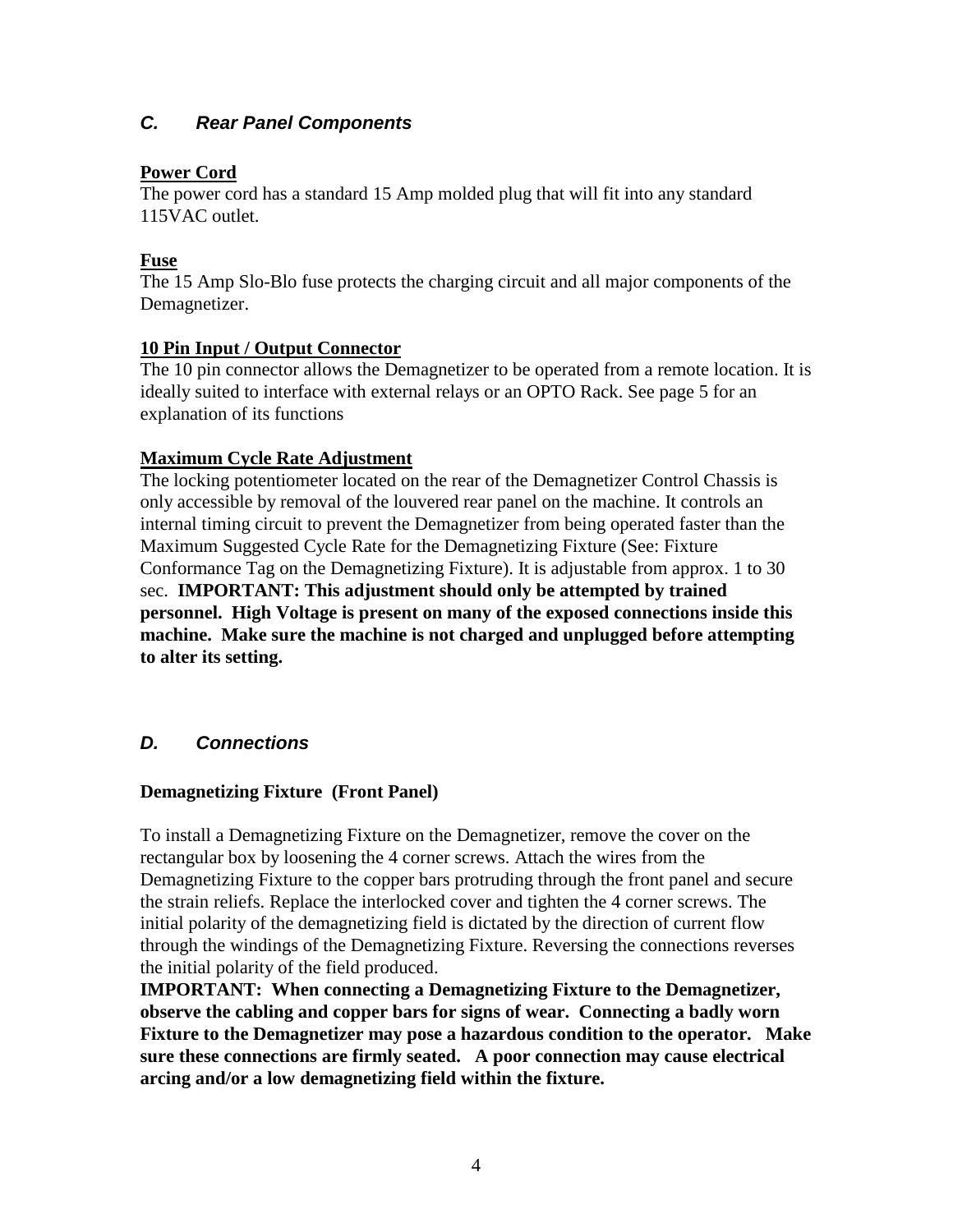### **Rear Panel 10 Pin Connector**

The connector located on the rear panel of the machine provides a means of external operation without the need of an external power supply. Dry contact closures are required for the Charge and Demagnetize functions and dry contact closures are provided for the Ready-to-Charge and Ready-to-Demagnetize outputs. A +24VDC supply is also provided for the purpose of running control relays or an OPTO rack.

| <b>External Charge</b>                   | A dry contact closure between pins <b>A</b> and <b>B</b> will provide a<br>charge input. (The same as pressing the blue Charge light /<br>push-button on the front panel of the control chassis.)                                                                                        |
|------------------------------------------|------------------------------------------------------------------------------------------------------------------------------------------------------------------------------------------------------------------------------------------------------------------------------------------|
| <b>External Demagnetize</b>              | A dry contact closure between pins $C$ and $D$ will provide a<br>Demagnetize input. (The same as pressing the green<br>Demagnetize light / push-button on the front panel of the<br>control chassis.)                                                                                    |
| <b>External Ready-</b><br>to Charge      | A dry contact closure will be seen between pins $E$ and $F$<br>when the demagnetizer is ready-to-charge. (This contact will<br>be closed when the blue Ready-to-Charge light / push-<br>button on the front panel is illuminated, and will be open<br>when the light is off.)            |
| <b>External Ready-</b><br>to Demagnetize | A dry contact closure will be seen between pins $G$ and $H$<br>when the Demagnetizer is ready-to-demagnetize. (This<br>contact will be closed when the green Ready-to-<br>Demagnetize light / push-button on the front panel is<br>illuminated, and will be open when the light is off.) |
| +24VDC Output                            | $A + 24VDC$ power supply is provided between pins <b>I</b> and <b>J</b> . Pin <b>I</b> is<br>+24VDC, and pin <b>J</b> is ground. This supply is not regulated<br>$(\pm 2.5 \text{VDC})$ and is capable of driving up to 200 milli-amps.                                                  |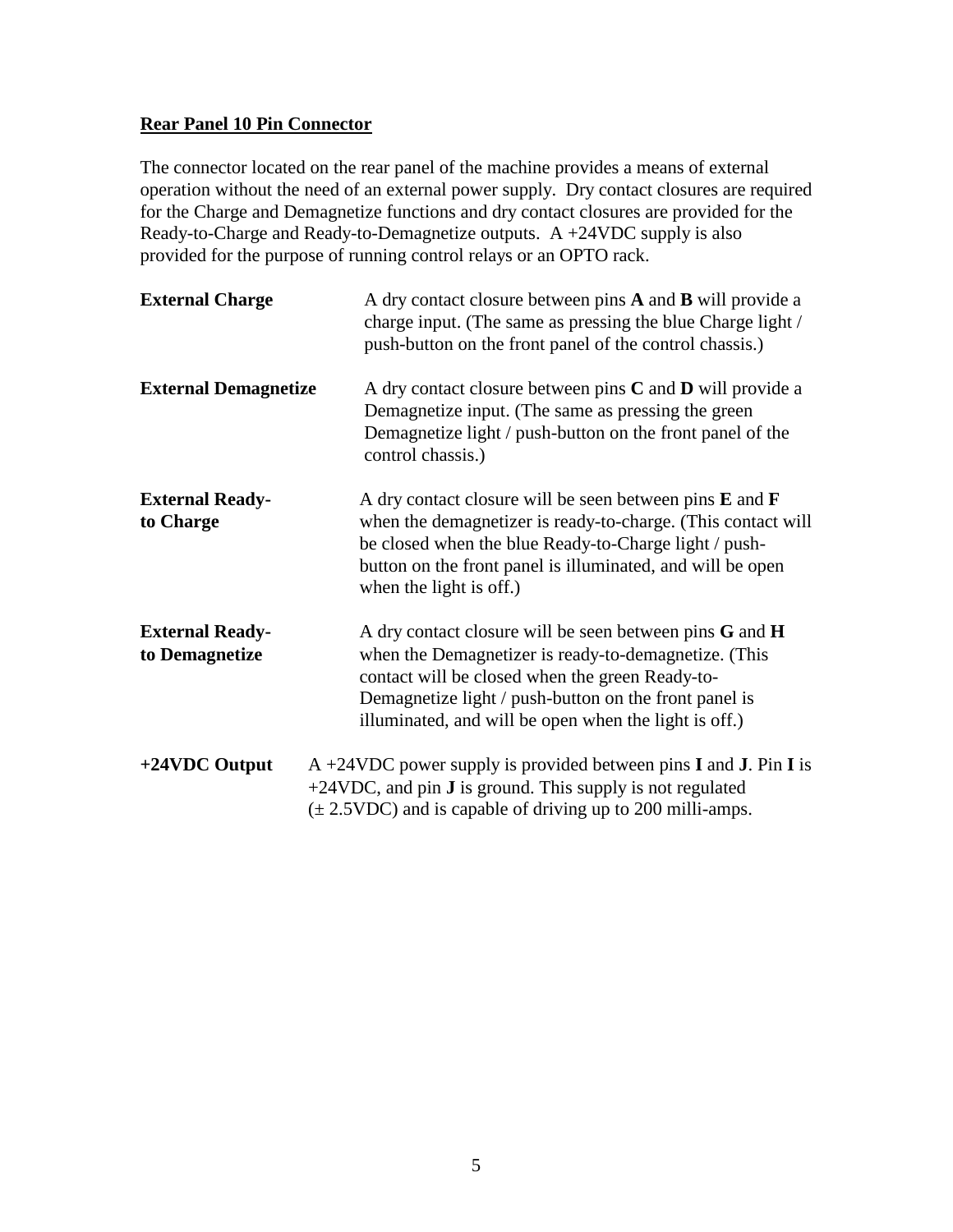# **III. SET UP INSTRUCTIONS**

This step-by-step set-up procedure must be followed to insure long, reliable equipment performance.

- 1. Place both the electronics cabinet and Demagnetizing Fixture in their final operating location.
- 2. Connect water source to Fixture, if required.
- 3. Connect the Demagnetizing Fixture's cables to the fixture connector on the electronics cabinet. See Section D. Connections (page 4).
- 4. Set Voltage Control at minimum voltage (full counter-clockwise), and function select switch to Manual (center) position.
- 5. Connect AC power cord to a 120 volt, 50/60 Hz grounded power outlet capable of supplying 15 amps of continuous power.
- 6. Turn on electronics cabinet power switch.
- 7. The fan and the blue Ready-to-Charge light should come on. Press the blue Charge light / push-button. The green Ready-to-Demagnetize light should come on. Slowly turn the Voltage Control knob clockwise until the capacitor bank charges to approximately 50 volts as indicated on the voltmeter. This will be the first division on the analog meter.
- 8. Press the green Demagnetize light / push-button. The Demagnetizer will discharge through the Fixture and remain idle for the time set by the maximum cycle rate adjustment. See Section C. Rear Panel Components (page 4).
- 9. After this short period of off-time the blue light will come back on, allowing the cycle to be reinitiated.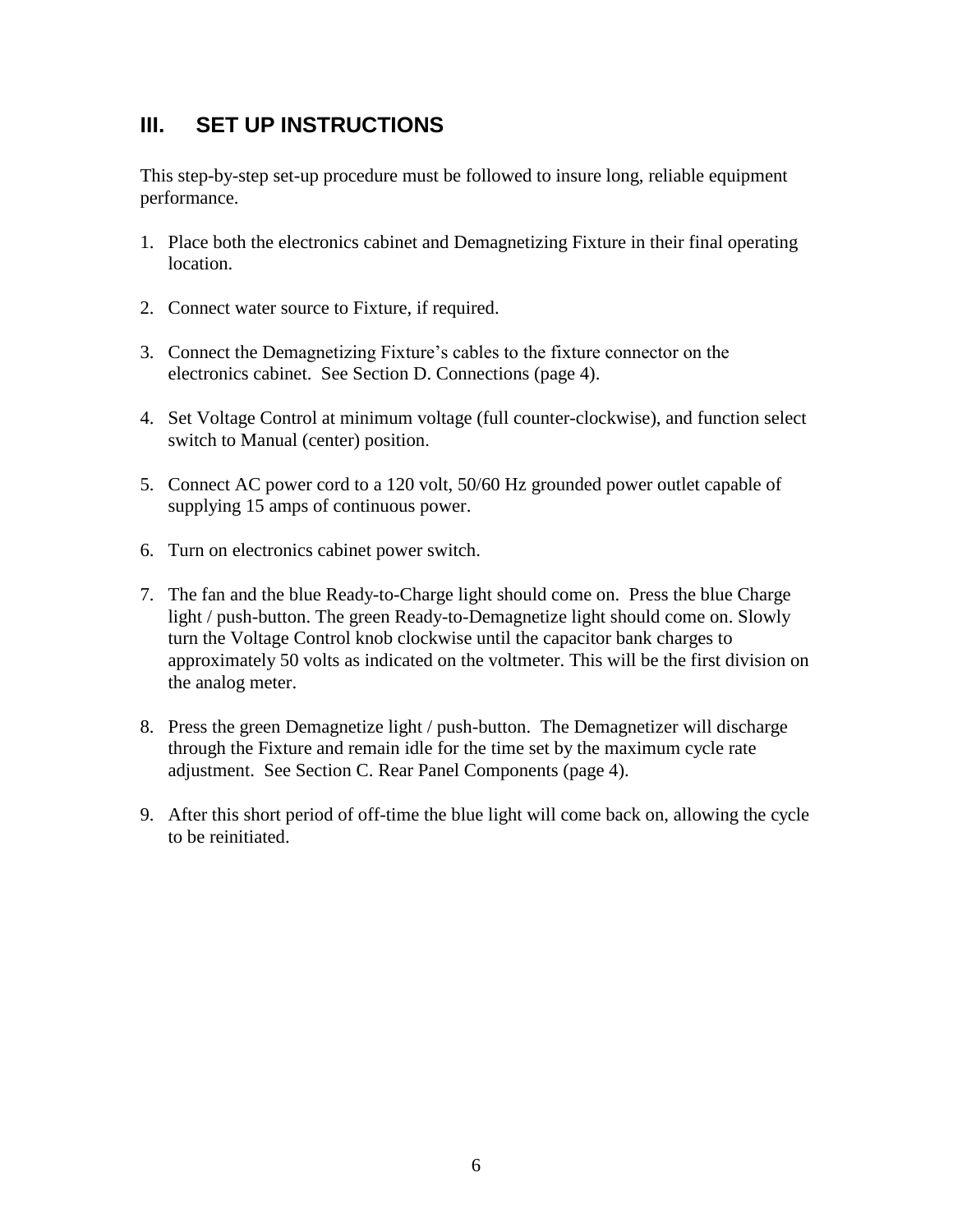# **IV. BASIC DEMAGNETIZER CIRCUIT DESCRIPTION**

Note: All of the major components' circuit designations in the following section of this manual are in bold and correspond to the Electrical Schematic sheet 4 of the drawing set.

A Capacitive Discharge Demagnetizer functions by supplying a large amount of energy in a short time to a demagnetizing fixture. This demagnetizing pulse is a gradually decaying alternating current milliseconds in length. The oscillating frequency and amplitude of demagnetizing field produced is dictated by the total impedance of the discharge circuit and the operating voltage. The basic demagnetizer consists of a capacitor charging and discharging circuit both of which are controlled by the logic circuit within the control chassis. (See: Section V. and the schematics provided for complete circuit details.)

## *A. Capacitor Charging Circuit*

The capacitor bank is charged by drawing small amounts of power from the power line over several seconds. The capacitor charging circuit consists of a Solid State Relay (**1SSR**), a Current Limiting Inductor (**1L**), a Step-up Transformer (**1T**), a Rectifier Board (**1DB**), and the Capacitor Bank (**1C-2C-3C**). The charging circuit is controlled by the Solid State Relay providing primary power to the Step-up Transformer through the Current Limiting Inductor. The secondary voltage of this transformer is rectified by the Rectifier Board that is connected directly to the Capacitor Bank.

## *B. Discharge Circuit*

The discharge circuit, which provides the oscillating current, consists of an electrically matched SCR/Diode Assembly (**1SCR**), SCR Fire Control Board (**3PCB**), and the Demagnetizing Fixture. Provided the Capacitor Bank is charged to the preset voltage level and the Demagnetize function has been initiated, the Control Chassis sends a logic signal to the SCR Fire Control Board. This circuit board gates on the SCR with a conditioned signal allowing the energy stored in the Capacitor Bank to discharge into the Demagnetizing Fixture. The collapsing current in the Demagnetizing Fixture recharges the capacitor bank in the opposite polarity and to a slightly lesser amplitude of the initial charge. The Diode is then forward bias and conducts this reverse charge through the Demagnetizing Fixture. The SCR is maintained on during the entire cycle allowing the oscillation to continue until all available energy is dissipated.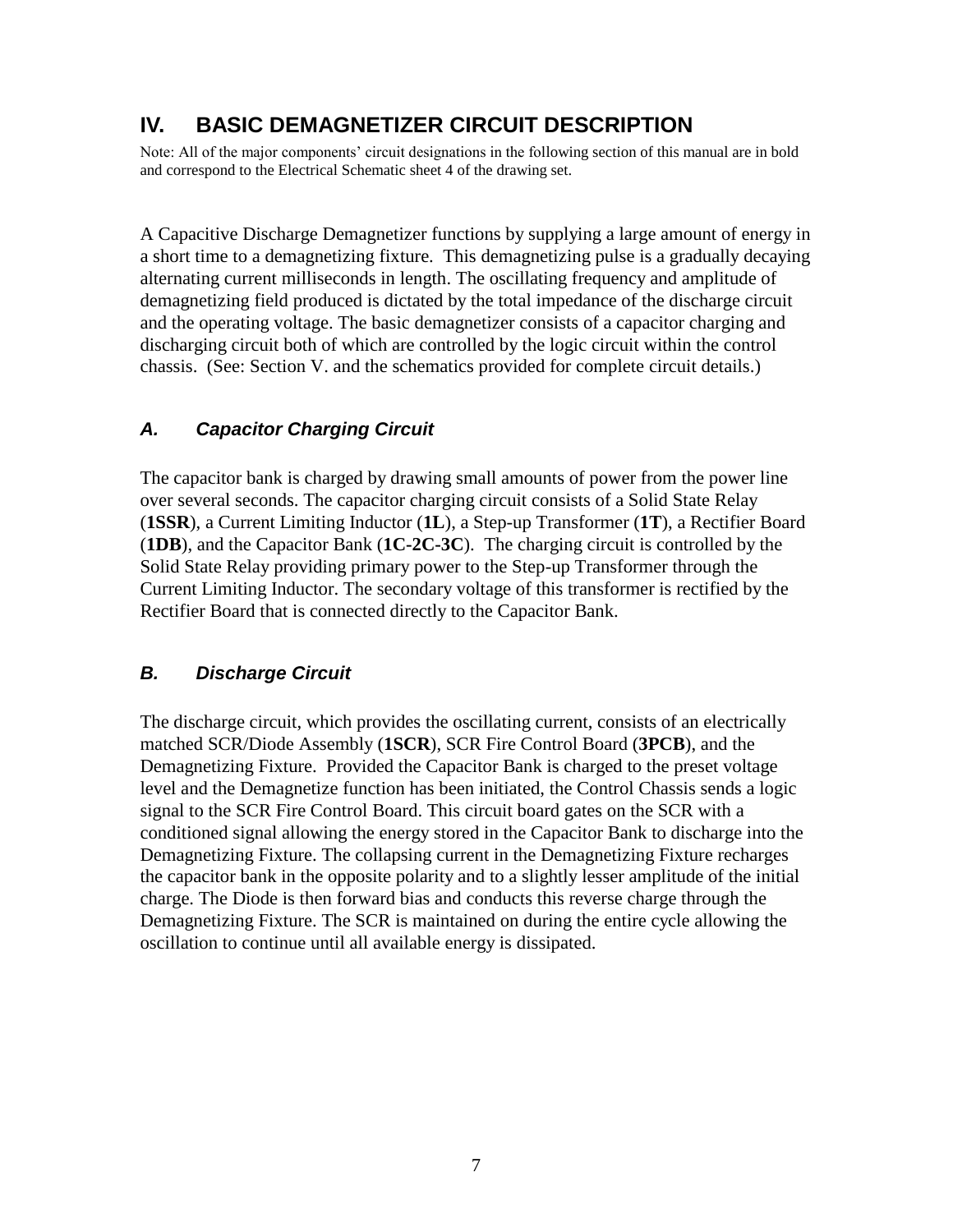# **V. Technical Description**

The following technical descriptions are for the circuit boards located within the Demagnetizer Control Chassis. See the schematics for complete details.

### **General Description – 8515D Charge Demag Control Board # 10420275**

This board is used for capacitive discharge systems.

The charging circuit uses a comparator IC, and Transistor Logic to control an externally mounted Solid State Relay. This Solid State Relay is used to control the primary of the step-up transformer used for charging the capacitor bank.

The discharge timing circuit uses a 3-Timer (IC's) Chain that is controlled by an external relay. The timing sequence provides enough time to allow the charge circuit to become inactive before discharging the capacitor bank. Actual discharge of the capacitor bank is not performed by this board, but it does provide a logic signal that can be utilized to start an interfacing circuit to the actual discharge device.

The capacitor bank reference voltage is 0 to -8 vdc to both circuit and chassis ground.

## **Technical Description – 8515D Charge Demag Control Board #10420275**

## **Charge Circuit:**

The reference voltage from the capacitor bank, (0 to -8vdc), is connected to pin 1 of the header connector, and is fed through R327 430 ohm to the inverting input of comparator AR301, pin 3. D304 prevents the capacitor bank reference input voltage to AR301 from exceeding -12 vdc. A reference from a voltage control circuit, pins 23 & 24 of header connector, is fed through R324, 430 $\Omega$ , to the non-inverting input of comparator AR301. These two inputs must both be negative with respect to circuit and chassis ground. The output of AR301, pin 7, will be low, zero volts, when the capacitor bank is below the level set by the voltage reference circuit, or high, +15V if the capacitor bank is above the level set by the voltage reference circuit. Hysteresis of this comparison is controlled by R325, 200K nominal. Transistor Q308 is used to buffer and invert the output of AR301.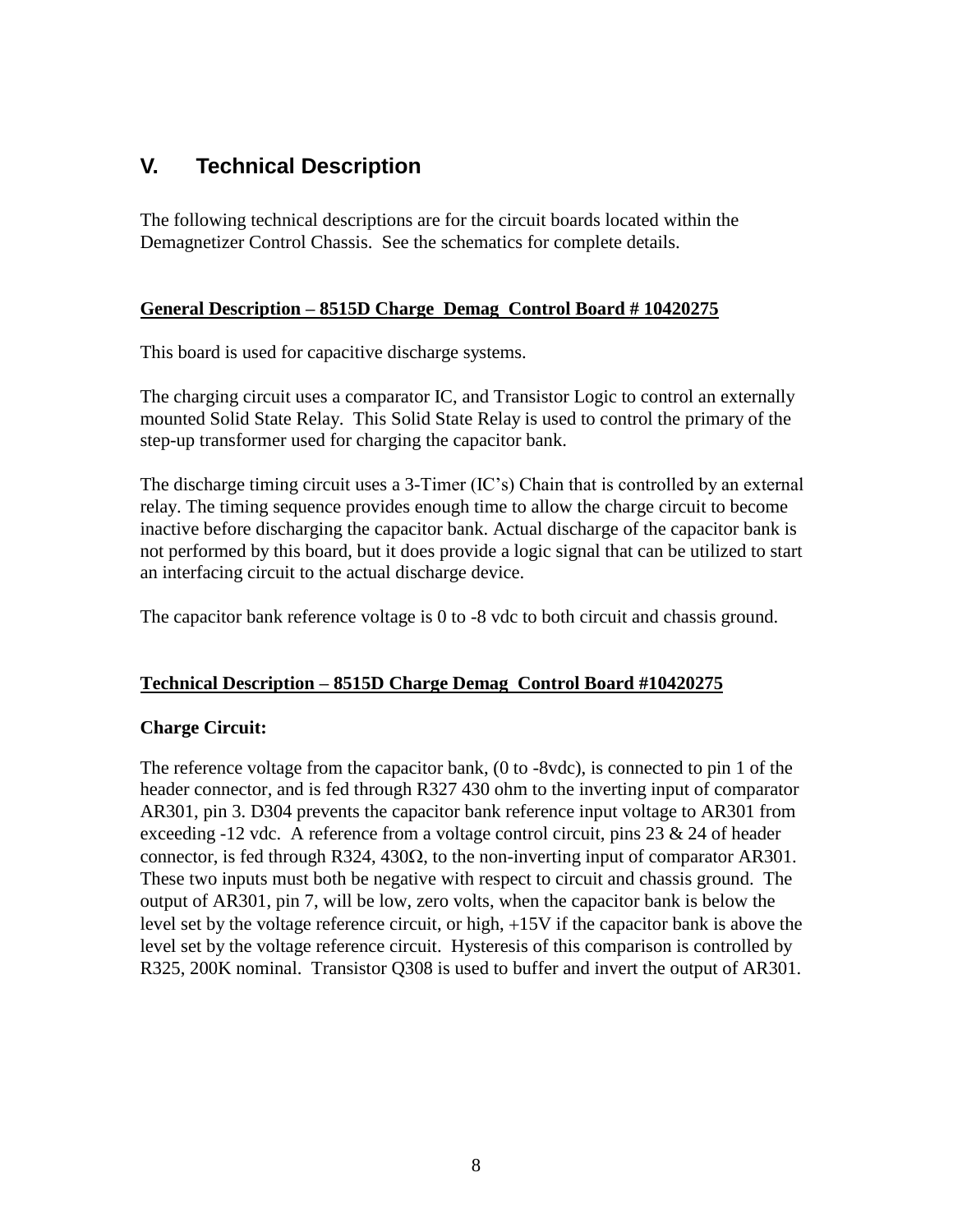The collector of Q308 feeds two circuits:

- 1. Q307 inverts the logic level on the collector of Q308. The collector of Q307 is used to drive Q303 that makes up half of the two transistor "AND" circuit that enables a demagnetize condition. Q303 must be on, signifying the capacitor bank is not charging, before the collector of Q302 will be allowed to go low upon the initiation of the demagnetize signal (+24V applied to Pin 17 of header connector). This assures that the capacitor bank is at the correct voltage level and is not charging before allowing the demagnetize or discharge function to be initiated.
- 2. Q308 also drives the circuit that provides the control signal to the Solid State Relay, (providing primary power to the charging transformer) from Pin 7 of the header connector. To enable a charge condition, ground (supply common) must be applied to Pin 6 of the header connector, allowing the collector of Q311 to go low. A low level on the collector of Q311 turns on Q312 allowing the +24V supply to be seen through R333 to Pin 7 of header connector. When Q312 is off the -24V supply through R334 and R333 creates a slightly negative potential at Pin 7 of header connector holding the Solid State Relay off. Q309 is used to drive an at-voltage (ready to demagnetize indicator or relay coil) signal. If ground (supply common) is applied to Pin 8 of the header connector (emitter of Q309), and the -24V supply through a relay coil or an indicator is applied to Pin 5 of header connector, this coil/indicator will be on when Q312 is off.

## **Discharge Circuit:**

Pin 17 of the header connector is used to initiate the discharge function. When the +24VDC supply is applied to Pin 17 of the header connector Q302 will be turned-on and provided Q303 is on, (signifying the charge circuit is not-active), ground (supply common) is seen at Pin 12 of header connector. Pin 12 of header connector is used to start the discharge timing sequence. When Pin 12 of the header connector goes low, 2 conditions have happened.

- 1. The capacitor bank has been charged to the preset voltage level and the charge function is not currently active.
- 2. A demagnetize signal has been provided.

At the same time Pin 12 of the header connector goes low, Q310 is turned on holding Q312 (charging transistor) off, disabling the charge function. The 3-Timer Chain IC301, IC302, IC303 is enabled by Pin 10 of header connector, (Ov on Pin  $10 = \text{Disable} +15\text{V}$ on Pin  $10 =$  Enable), and triggered by Pin 19 of header connector (Ov = trigger).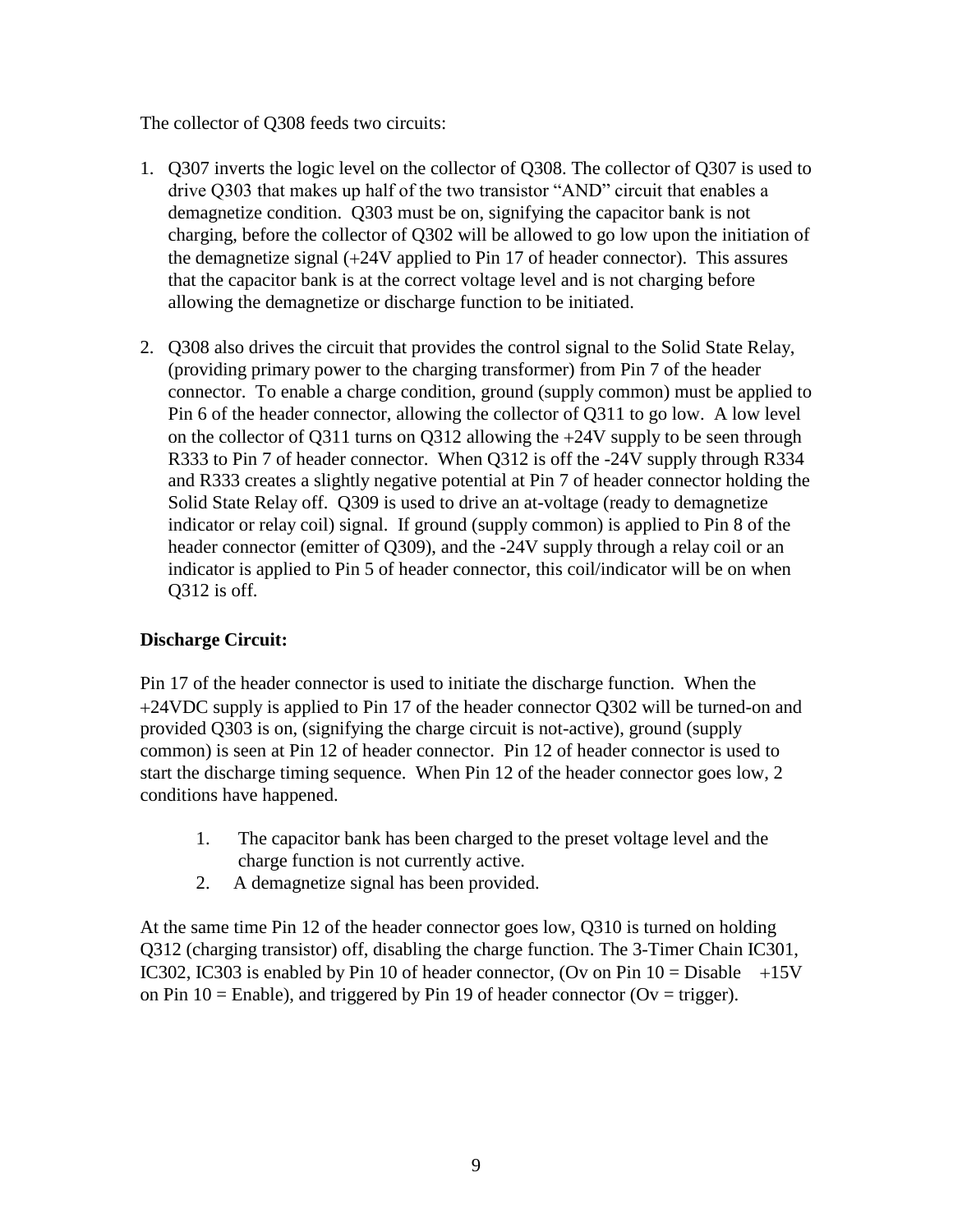#### **Timing sequence:**

Provided the timers are enabled, (Pin 10 of header connector at  $+15V$ ), a low (Ov) applied to Pin 19 of header connector turns off Q301 allowing C303 to discharge. This starts timers IC301 and IC 302. IC301 turns on Q304 disabling the charge circuit through Q310, and maintains the low at Pin 12 of header connector. IC301 also turns on Q305 activating the first half of a two transistor "AND" circuit. IC301's output Pin 3 will remain active (+15V) for the entire discharge cycle. And is adjustable by the RC time constant of C301 75µfd, R307 39K, and an external resistor or potentiometer between Pins 18 and 20 of header connector. This timer remaining active is what provides the delay between the discharge of the machine and the ability to recharge for the next cycle. Timer IC302 is used to provide a delay between the start of the discharge cycle and actual discharge of the capacitor banks to allow the charge circuit enough time to shut-off (approx.: 100ms). When IC302's output returns to a low (timing cycle completed) C306 discharges and provides a trigger to IC303. Upon seeing the trigger the output of IC303 goes high (+15V) and turns on the second half of the "AND" circuit Q306. This allows the collector of Q305 to go low providing a low impeadence path to ground (supply common) to be seen at Pin 2 of the header connector. Pin 2 of the header provides the start signal used to trigger the circuit board that drives the discharge device (typically an SCR driver board).

### **General Description – ±15/±24 VDC Power Supply and Relay Board # 10401433**

This board is a combination of board # 10401415 and board # 10401416. All references to the header connector pin numbers of # 10401415 should be considered 1CN, and all references to the header connector pin numbers of 10401416 should be considered 2CN.

### **General Description – ± 15VDC/ ± 24VDC Power Supply # 10401415**

To provide normal operation for this board an external transformer (36 VAC centertapped) must to be used. This board is used to supply unregulated  $\pm 24$  VDC and regulated  $\pm 15$  VDC. The  $+15$  output is adjustable from approximately 6.5 VDC to 16 VDC and must be adjusted prior to use.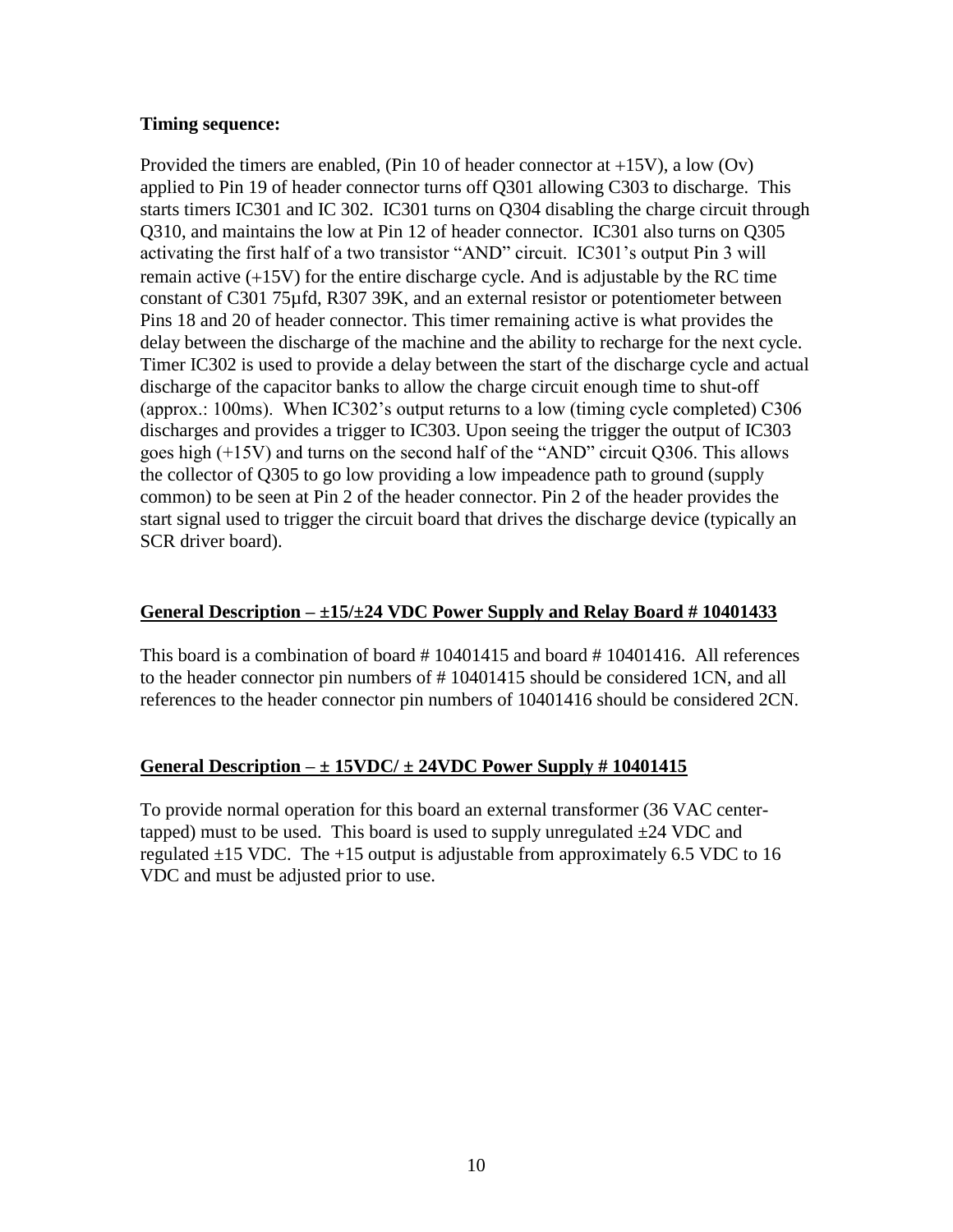### **Technical Description:**

The power supplied to this board must be provided by an externally mounted transformer connected to Pins 5 and 6, center tap to Pin 7 or 8, of header connector. This transformer should provide 18 VAC between Pins 5 and 7 or 8, and 18 VAC between Pins 6 and 7 or 8, 36 VAC should be seen between Pins 5 and 6. The center tap of this transformer is connected to circuit common. Full wave bridge rectifier DB 201 (1 amp max) serves to provide +24 VDC and -24 VDC with respect to circuit common approximately 50 VDC may be from the negative to the positive side of this bridge. The  $+24$  VDC output (Pin 4 of header connector) is filtered by C202 (2200µfd) and the -24 VDC output (Pin 3 of header connector) is filtered by C203 (500  $\mu$ fd). The +24 VDC output also supplies the input to adjustable regulator IC 201 (1.5 amp max) to provide the +15 VDC output (Pin 1 of header connector). This regulator may be adjusted from approximately +6.5 VDC to +16 VDC (with respect to circuit common) by POT 201 (500  $\Omega$  1 turn). The -24 VDC output supplies the input to regulator IC 202 used to provide the -15VDC output Pin 2 of header connector. The  $\pm$  24 VDC outputs are non-regulated and may vary with input AC voltage and/or load. The  $\pm$  15 VDC outputs are regulated and should not vary more than  $\pm$  500 mv. The limiting factor for available output current may be dictated by the external transformer connected to this power supply. All of the components used are rated for a minimum of 1 Amp. However, if the transformer used is rated for less than 1 Amp, the rating of the transformer will dictate available output current.

#### **General Description – Relay Board # 10401416**

This board houses 2-4 Pole double throw 24 VDC (coil) relays. Each contact set on both relays are electrically isolated from each other.

### **Technical Description:**

Relay CR201's coil and contacts run to Pins 15 through 28 of the header connector; relay CR202's coil and contacts run to Pins 1 through 14 of the header connector. A diode is mounted in parallel with each relay coil to eliminate an induced surge generated by turning off the inductive load of the relay's coil. This diode also dictates the polarity with which each coil is powered. CR202's coil is connected to Pins 1 and 3 of the header connector. The diode in parallel with CR202 is D203. The anode of D203 is connected to Pin 1, and the cathode of D203 is connected to Pin 3 of the header connector. The polarity of the power used to turn on CR202 must make the diode (D203) reversed bias. (Pin 1 of the header connector must be negative with respect to Pin 3 of the header connector.)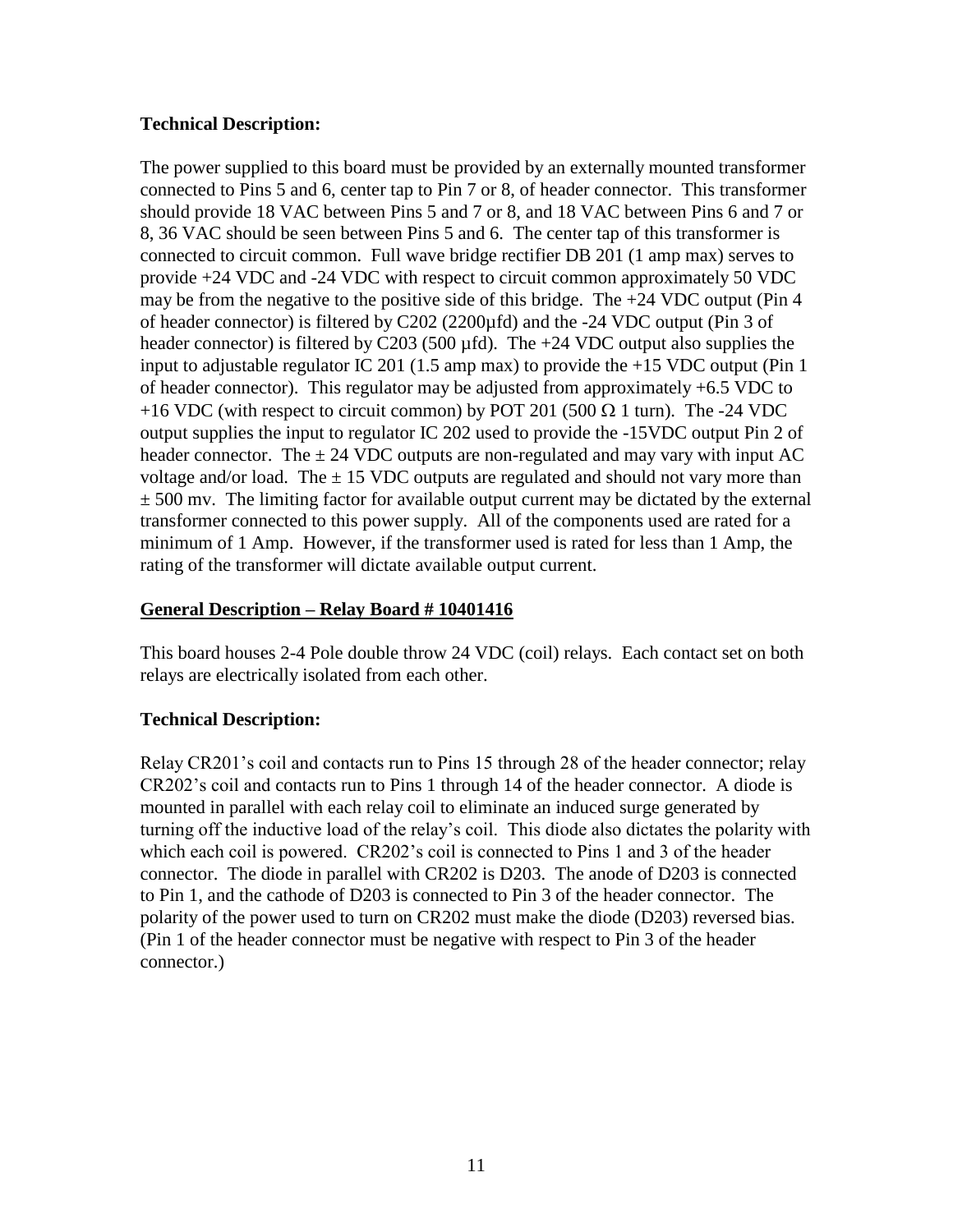The contacts of CR202 are as follows:

| <b>Header Connector</b> | <b>Contact</b>                        |  |  |
|-------------------------|---------------------------------------|--|--|
| Pin Number              | Configuration                         |  |  |
| 7                       | Normally Open (N.O.)                  |  |  |
| 5                       | Common (C.) (shared by Pins $7 & 8$ ) |  |  |
| 8                       | Normally Closed (N.C.)                |  |  |
| 6                       | N.O.                                  |  |  |
| 4                       | C. (shared by Pins $6 \& 9$ )         |  |  |
| 9                       | N.C.                                  |  |  |
| 13                      | N.O.                                  |  |  |
| 2                       | C. (shared by Pins $13 \& 10$ )       |  |  |
| 10                      | N.C.                                  |  |  |
| 12                      | N.O.                                  |  |  |
| 14                      | C. (shared by Pins $12 \& 11$ )       |  |  |
| 11                      | N.C.                                  |  |  |

CR201's coil is connected to Pins 26 & 28 of the header connector. The diode in parallel with CR201 is D202. The anode of D202 is connected to Pin 26 and the cathode of D202 is connected to Pin 28 of the header connector. The polarity of the power used to turn on CR201 must make the diode (D202) reversed bias. (Pin 26 of the header connector must be negative with respect to Pin 28 of the header connector)

The contacts of CR201 are as follows:

| <b>Header Connector</b> | <b>Contact</b>                         |  |  |
|-------------------------|----------------------------------------|--|--|
| Pin Number              | Configuration                          |  |  |
| 22                      | Normally Open (N.O.)                   |  |  |
| 24                      | Common (C) (shared by Pins 22 $& 21$ ) |  |  |
| 21                      | <b>Normally Closed</b>                 |  |  |
| 23                      | N.O.                                   |  |  |
| 25                      | C. (shared by Pins $23 \& 20$ )        |  |  |
| 20                      | N.C.                                   |  |  |
| 16                      | N.O.                                   |  |  |
| 27                      | C. (shared by Pins $16 \& 19$ )        |  |  |
| 19                      | N.C.                                   |  |  |
| 17                      | N.O.                                   |  |  |
| 15                      | C. (shared by Pins $17 \& 18$ )        |  |  |
| 18                      | N.C.                                   |  |  |
|                         |                                        |  |  |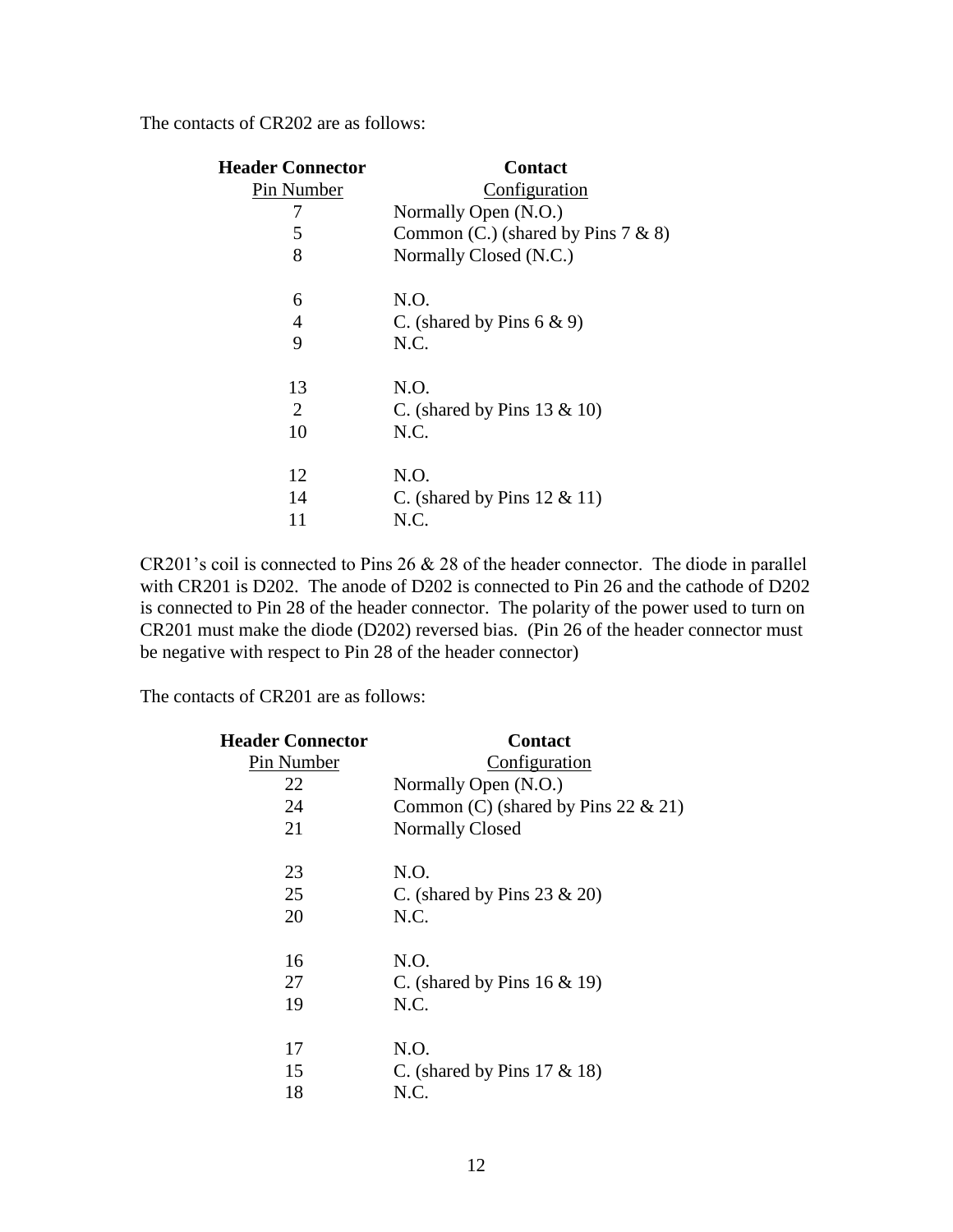# **VI. DEMAGNETIZING FIXTURE**

Demagnetizing Fixtures are available from Magnetic Instrumentation, Inc. for use with the Model 8515D Demagnetizer. Be sure to follow the suggested operating perameters for each fixture. Failure to do so may lead to premature failure of the Demagnetizer and /or the Demagnetizing Fixture.

**NOTE:** Due to the high amount of magnetic field (opposing the polarity of the magnet's retained field) produced in the Demagnetizing Fixture, it is important to position and hold the part to be demagnetized carefully. Properly locating and holding the part will prevent it from being launched out of the Demagnetizing Fixture and may prevent it from being properly demagnetized. **It is not recommended that the part is held by hand.** Part locators for Demagnetizing Fixtures are available from Magnetic Instrumentation, Inc. and are recommended for use with Magnetic Instrumentation, Inc. Demagnetizing **Fixtures** 

### **SHIELDING OF THE OPEN END OF THE DEMAGNETIZING FIXTURE IS RECOMMENDED: AND MUST BE MADE OF NON-METALIC MATERIAL**

Fixtures not designed by Magnetic Instrumentation, Inc. should meet the specifications of the Demagnetizer. Magnetic Instrumentation, Inc. assumes no liability for the performance or safety of fixtures not designed and manufactured by Magnetic Instrumentation, Inc.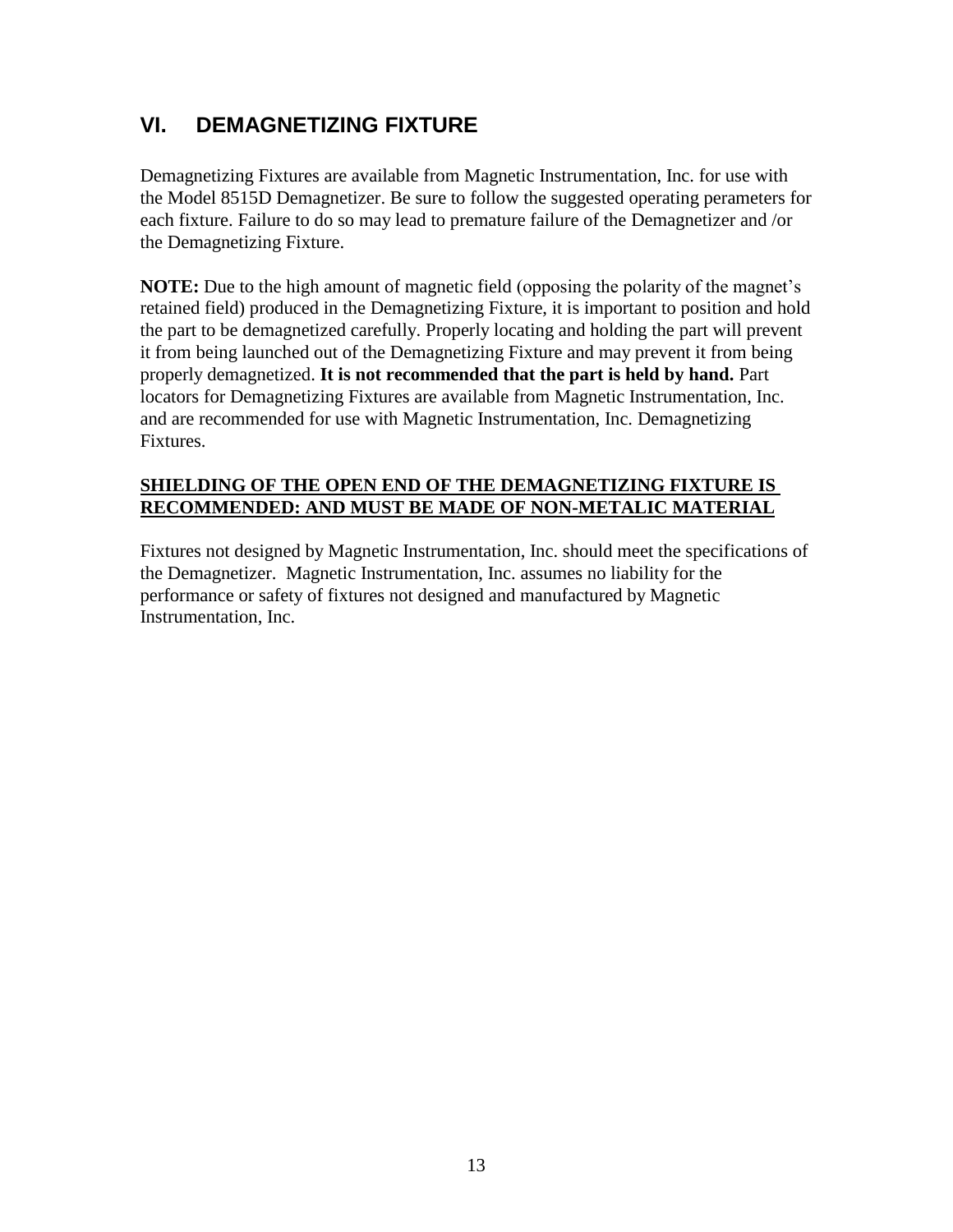# **VII. SERVICE AND MAINTENANCE**

NOTE: Service and maintenance of this equipment requires trained personnel. Care is required for safety of service personnel. High Voltage isexposed with panels removed. This unit should be operated with the panels removed ONLY if absolutely required for repair.

## *A. General Instructions*

The Model 8515D Demagnetizer is a combination of electrical and electronic components. Procedures consistent with safety and standard practices for each area should be used.

Regular service should be performed to insure proper connection of all terminals.

If water is used for cooling, all water connections should be inspected regularly for leaks or obstructions.

A regular inspection of the drain will prevent component failure due to overheating.

## *B. Test Equipment*

Trouble-shooting and repair must be carried out by qualified personal using properly rated test equipment. Failure to do so may result in damage to the Demagnetizer and/or test equipment.

## *C. Panel Removal*

NOTE: Panels should be removed only by trained personnel. Care must be used when removing panels. Panels should be removed only with equipment disconnected from the AC line. Always check the Capacitor Bank voltage prior to beginning any repair. If the voltage is not zero, discharge the capacitors in a safe and proper manner before proceeding.

The electronics cabinet has a removable rear panel for access to circuits. The control chassis can be taken out by removing the front panel screws.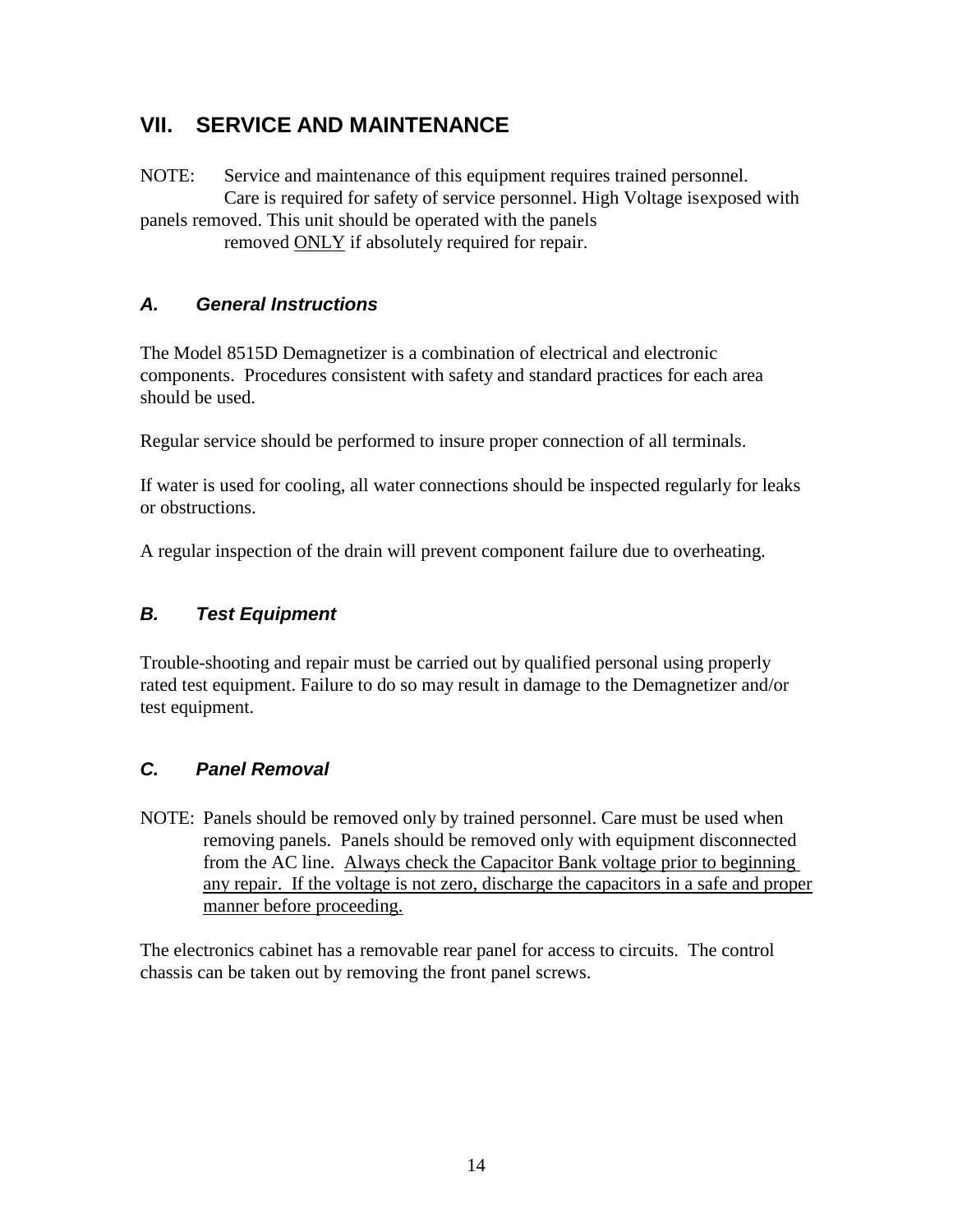## *D. Adjustments*

Maximum voltage setting, power supply voltage, and minimum cycle rate adjustments are factory set and should not be tampered with in any way without consulting Magnetic Instrumentation, Inc.

## *E. Trouble Shooting*

Prior to beginning any trouble shooting, all connections should be checked. This includes AC power to the electronics cabinet and water supply if required. All trouble shooting should be done at low voltage.